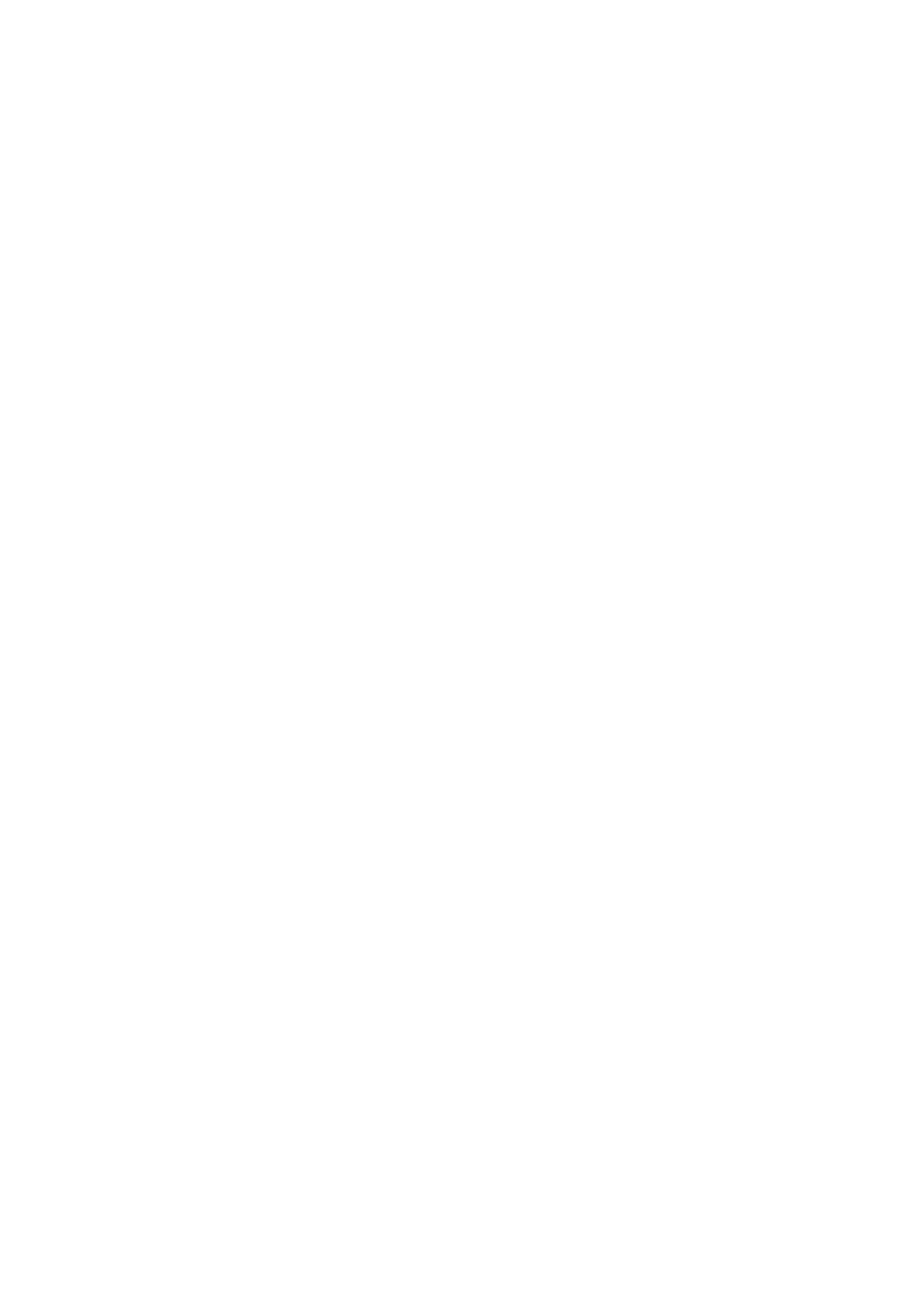## **Initial Spill Verification**

## Iwi response and engagement

Iwi's special role and relationship with the coastal and marine environment is recognised in the Bay of Plenty Regional Environment Coastal Plan. Iwi occupy a central role as partners in the decision making process for every major marine oil spill response in the region. Over the years this role has evolved, particularly in regards to Tauranga Harbour spills. This plan formally recognises that every effort shall be made during a response to observe and embody Tikanga Māori.

Where appropriate, this includes cultural site inductions to be provided by appropriate local hapū representatives. The response shall make use of the labour provided by suitably trained and experienced local hapū members where available. The principles and processes of Matauranga Māori (traditional Māori systems of knowledge) are supported and applied in conjunction to conventional science to assist with the response, to monitor effects and determine the appropriate time (or end point criteria) where a response can transition to the recovery phase.

Practical efforts shall be made to engage with local groups on their own terms, to explain and relate the statutory powers and roles that the Regional On-Scene Commander (ROSC) and their teams perform during a marine oil spill.

Hapū/Iwi Resource Management Plans (HIMP) are documents developed and approved by hapū and/or iwi. These plans can be useful during a marine oil spill as they describe resource management issues of importance to them as tangata whenua. The plans may also contain information relating to specific cultural values, historical accounts, descriptions of areas of interest (hapū/iwi boundaries/rohe) and consultation/engagement protocols for resource consents and/or plan changes.

Plans may be accessed via the Regional Council's website at:

*<https://www.boprc.govt.nz/about-council/kaupapa-maori/hapuiwi-resource-management-plans/>*

Additional useful resources including the council's framework document He Korowai Mātauranga can be accessed here:

### *<https://www.boprc.govt.nz/your-council/working-with-iwi/kaupapa-maori>*

To assist the application of He Korowai Mātauranga Council staff involved in marine oil spill response and prevention work will regularly present and engage with groups such as Tauranga Moana Iwi Collective. This may include the periodic review of agreements such as the Tauranga Moana Iwi Response Framework and/or providing updates on significant spills and/or developments in the field of response and prevention.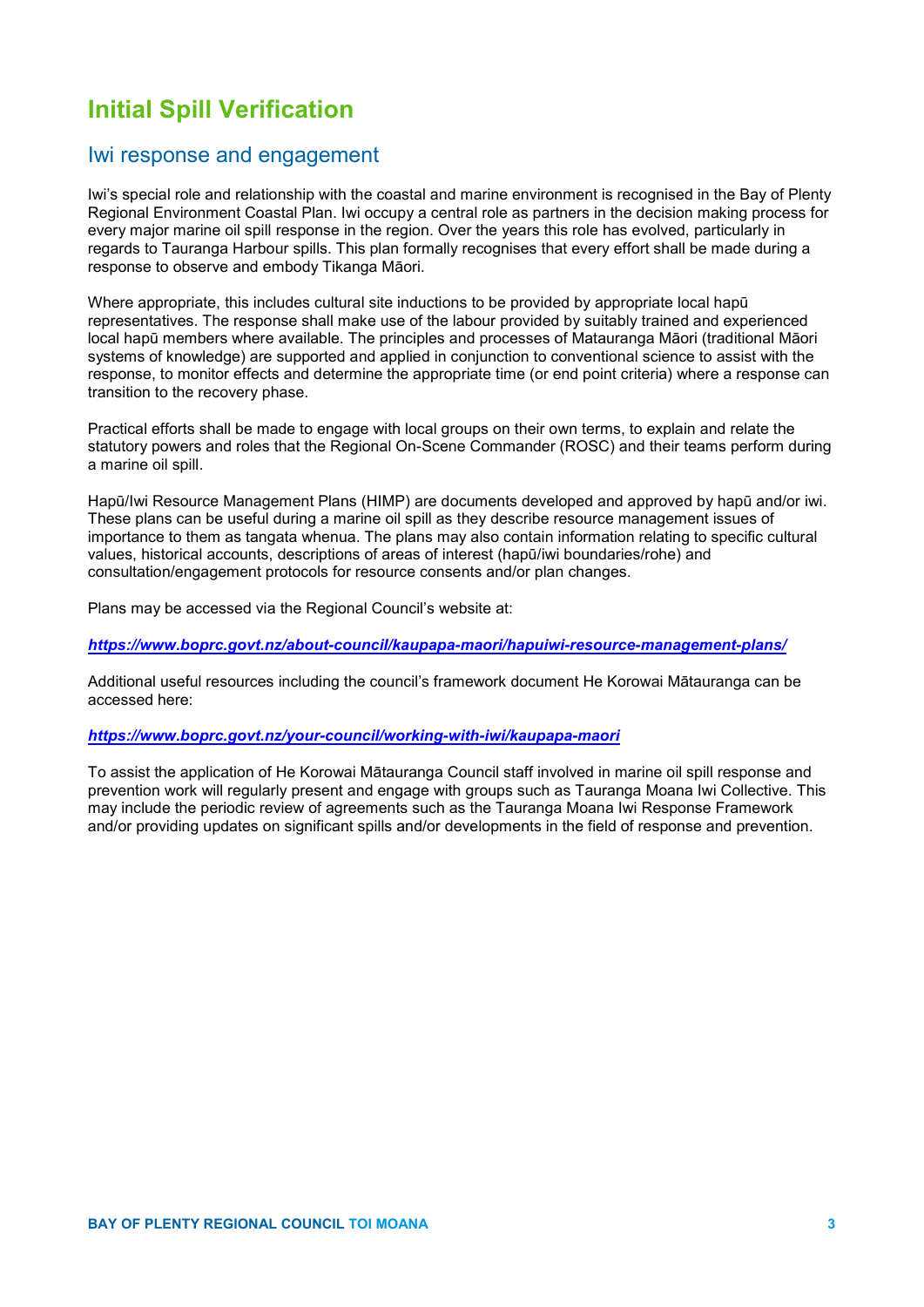## **Tauranga Moana Iwi Response Framework**

Iwi groups and interests in and around Tauranga Harbour, led to the development of a response framework to assist the management of cultural issues during a marine oil spill. This included the development of agreed notification procedures and opportunities to engage directly in the response at every level.

In case of a spill in Tauranga Harbour, the initial notification consists of the responding ROSC sending a text message to the two Iwi Liaison Representatives advising of a verified spill. This initial text message also includes the Communications Duty Person who then notifies as appropriate, a wider group of affected/interested iwi and rohe groups located around the harbour. The message is also sent to the Regional Harbourmaster, General Manager of Regulatory Services, a Māori Policy Representative and the Regulatory Compliance Manager.

(In addition, the Mount Hot Pools shall receive the initial notification if oil is likely to affect their intake located in Pilot Bay. The contact is 07 577 8551 or for the Manager's contacts, refer to the Confidential Contacts List **Objective ID: A3749135).**

Reporting of marine oil spills to interested parties is crucial in promoting transparency, trust, cooperation and support of our iwi partners. Bay of Plenty Regional Council seeks to promote similar response structures being developed elsewhere if appropriate in the region.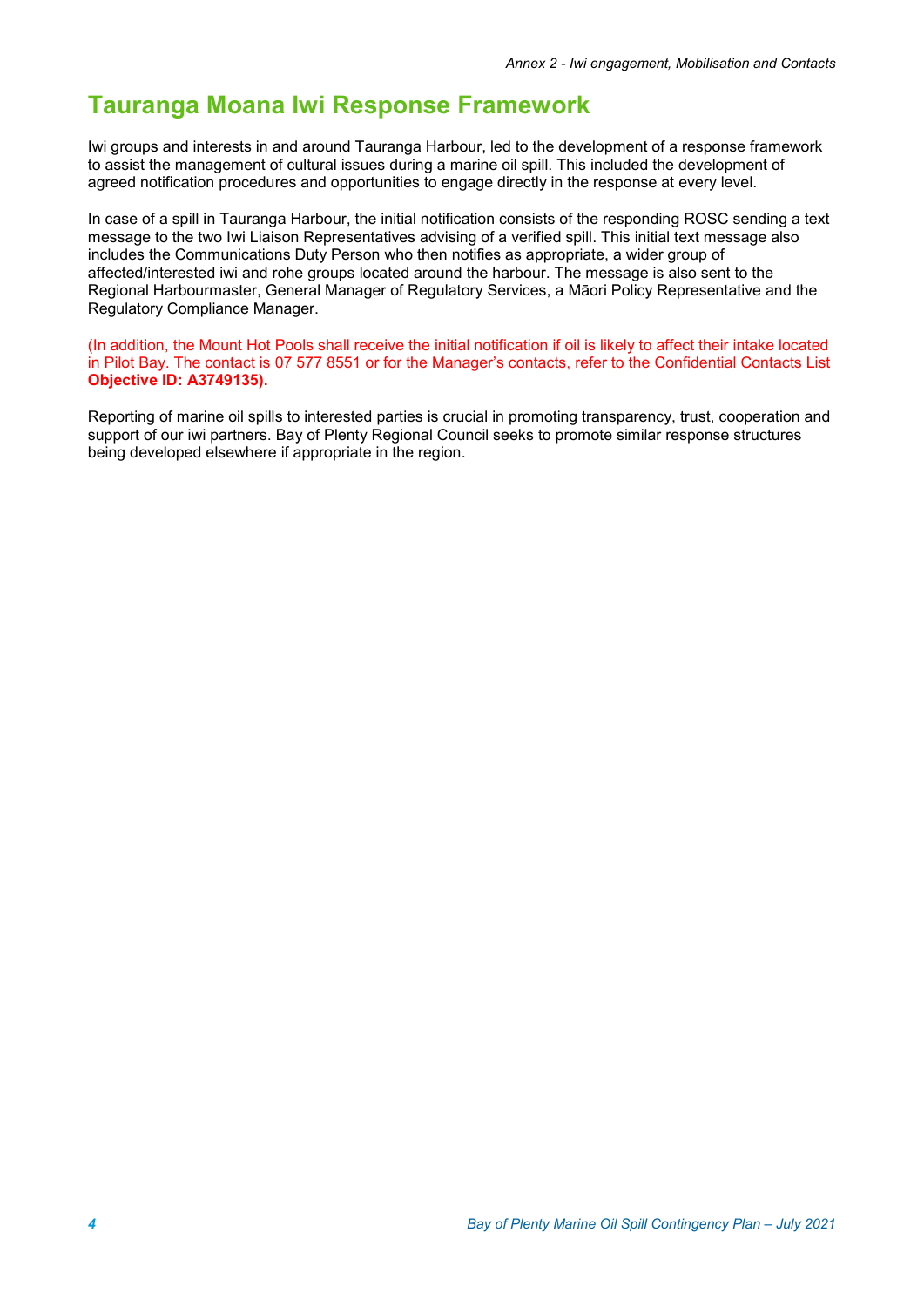

## Tauranga Moana lwi Response Framework - Marine OIL SPILL

## Tauranga Moana lwi Response Framework - Marine Oil Spill

### 1. Iwi Liaison:

- Raise the issues and concerns of the Rohe representatives and response teams with ICC i.e. resourcing, process / stages, time lines, issues with specific agencies.
- Work alongside NOSC/ROSC and manage interaction between BOPRC and Iwi Response.  $\overline{a}$
- $\ddot{\phantom{0}}$ Iwi / rohe voice at ICC briefings; attends to cultural matters where appropriate and provides the status report from all rohe response teams
- Disseminates all information from ICC to lwi Coordination and Rohe representatives where appropriate.
- Provides a lwi response to the media requests / interviews (i.e. news paper, radio and or Te Kaea Te Karere etc.).
- Iwi Liaison is on duty at ICC full time. Hours dependent on level of response. The position is rotated between the 4 Iwi Liaisons.
- Co-ordinate briefings with Iwi/Rohe representatives at ICC or Iwi Coordination base.

### 2. Rohe Representatives

- Support the Rohe On Site Supervisor and other iwi members with timely information and resources as requested.
- Provide rohe status report to the Iwi Liaisons and the Iwi Coordination.
- Able to attend the ICC daily briefings to clarify specific issues / query or listen and support the lwi Liaison.
- Collate the details for all of the rohe on site members who have volunteered to date.
- Collate/Coordinate the rohe material and data for the monitoring/assessment of the effects.

#### 3. **Rohe On Site Supervisors**

- Rohe On Site Supervisor works directly with MNZ/BOPRC and other agency staff to coordinate logistics of Rohe.
- Maintains communication with lwi Liaisons and Rohe Representatives.
	- Conducts day briefing, manages onsite work discussion with relevant authorities and attends to cultural matters if appropriate.
- Provides a daily status report to Rohe representative on the days progress, amount debris collected, sites issues, type of work, outlook for tomorrow etc.

#### **Iwi Coordination**  $\blacktriangle$

- Provides communications for Iwi Response Framework, including Iwi Chairs & Entities.
- Iwi base for Iwi/Rohe reps to hold briefings and meetings with external parties i.e. BOPRC, Maritime, Mobil, Port of Tauranga etc.
- Provides administration support for Iwi Response Framework i.e. phone, photocopying, typing, plus payroll facilities if required.

### **Chairs of the Tauranga Moana Iwi Entities** 5.

Advocacy support role in meetings with external groups e.g. BOPRC, Port of Tauranga, Mobil etc.

#### **Other Iwi Support** 6

**BOPRC Maori Policy Unit.**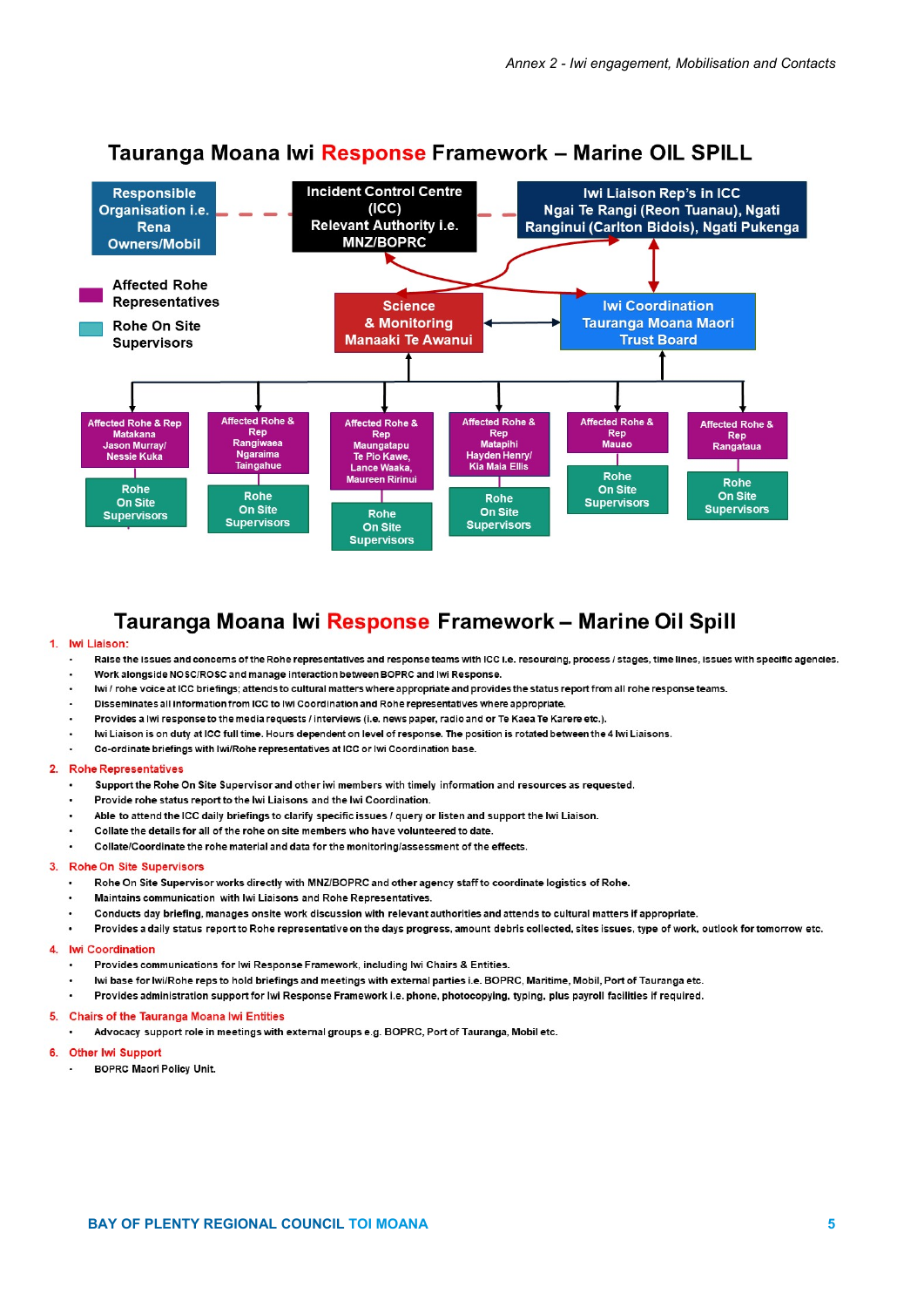## **Mobilising personnel**

The decision with respect to which personnel to use will be made by the ROSC.

## **Safety**

The safety of human life, both responders and the general public, is to take precedence over all aspects of the response operation. Persons employed in these operations are to do so in compliance with the Health and Safety at Work Act (2017). Maritime New Zealand (MNZ) is developing a suite of health and safety related templates and Standard Operating Procedures (SOPs) that are available in WebEOC. Persons mobilising responders are to verify that they have been appropriately trained, equipped and briefed in the hazardous nature/danger of this work.

## Priority for mobilisation

For cost and administrative purposes personnel should be mobilised in the following order of priority:

- On-duty ROSC
- Incident Command Team
- Other BOPRC staff referred to in this annex
- Port of Tauranga staff
- Department of Conservation (DOC) staff
- Marine Contractor
- **Oil Company Contractors**
- City and district council staff
- Adjacent regional councils

Notwithstanding the above priority list, DOC staff and other persons may need to be mobilised early to address any required wildlife response operation. Maritime New Zealand will be **notified** in all spill events and their level of involvement assessed at the time.

## Mobilisation requirements

Person mobilising responders are to ensure that:

- Responders are trained.
- Responders are adequately attired and have adequate safety equipment, including personal flotation devices, as appropriate for work around water and/or aboard vessels.
- Transport to the appropriate site is arranged for the responders (as required), and the responders are informed of these arrangements.
- Responders are briefed where they will be working, for approximately how long they will be deployed in the field (hours, days or longer), and who they are to report to on arrival. This may include a site safety and cultural induction.
- The Operations Manager is informed who the responders are and their estimated time of arrival (ETA).
- Adequate accommodation is arranged for the responders (if required), with transport to and from the site at which they will be working.
- Adequate first aid and medical facilities are arranged.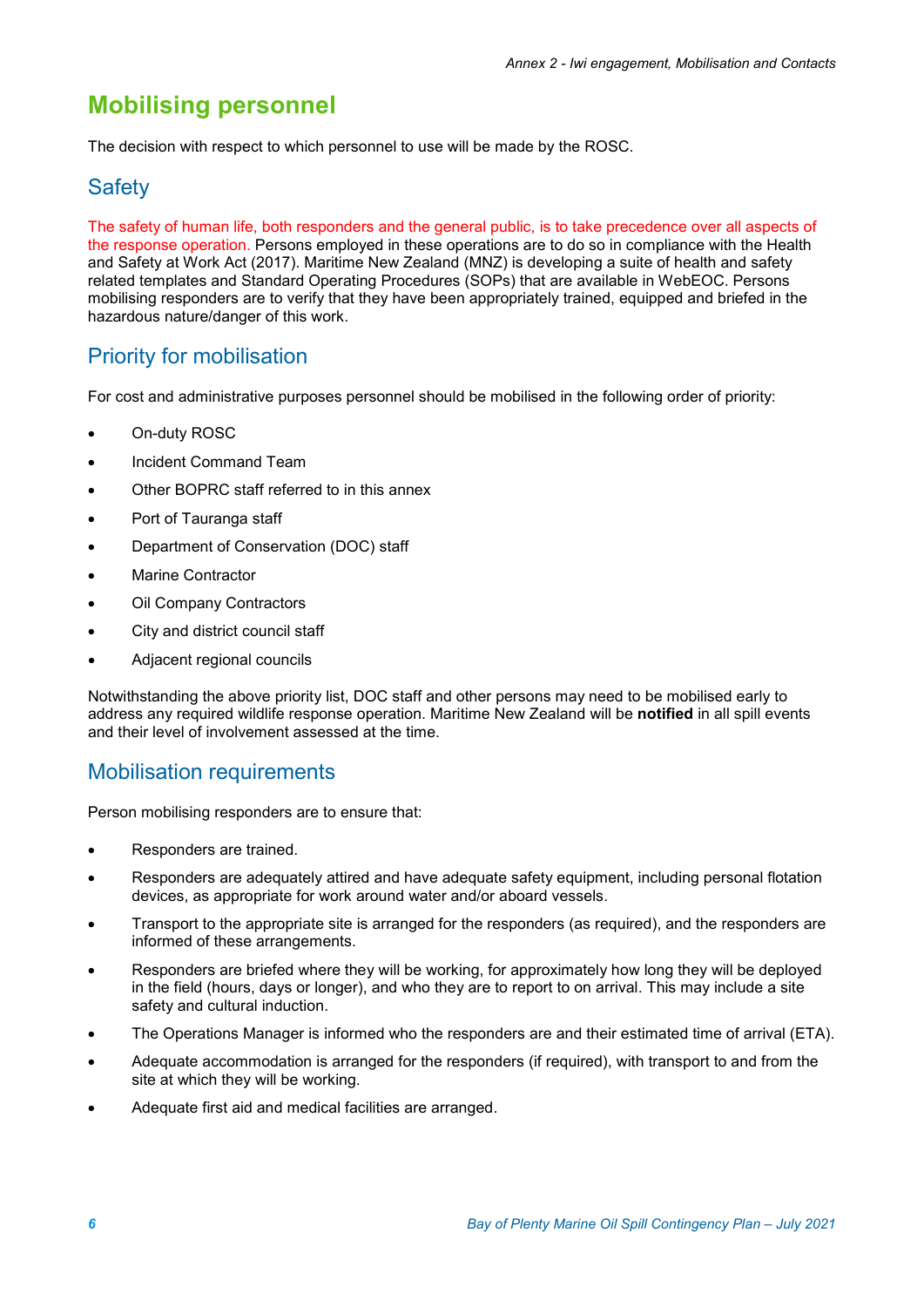- Sufficient and timely relief personnel are provided to allow adequate rest for response staff. The relief staff are to be treated as for first-call staff above.
- The Administration and Logistics Manager is informed of the responder's name, hourly pay rate, commencement and finish times for pay.
- Return transport and debriefing is arranged on their release by the On Scene Commander (OSC).

## Requirements of the Regional On-Scene Commander and Health and Safety Advisor

The ROSC or Health and Safety Advisor are to ensure that:

- Responders are not employed in hazardous situations beyond their training and/or experience.
- Responders wear safety equipment appropriate to the conditions under which they are working.
- Responders are given adequate supervision, rest and refreshments.
- The times worked by individual responders are noted for payment purposes.
- Responders receive adequate medical care and rest, as and when required.

## Insurance and payment of responders

Responders or their parent organisations are expected to arrange suitable insurance for the response operation. Special payments will not be made to responders.

A responder's organisation will be reimbursed wages/salaries incurred for the period of employment undertaken on the response operation. This will be made upon the recovery of response costs from the oil spill polluter or the Marine Oil Pollution Fund.

## **Response personnel**

## Key personnel contact details

| <b>Regional Harbourmaster Tauranga</b>       | <b>Work</b>               | 0800 884 880                   |
|----------------------------------------------|---------------------------|--------------------------------|
| On duty Officer for Maritime Team            | <b>Work</b>               | 0800 55 6687<br>(0800 5 KNOTS) |
| <b>Manager Operations</b>                    | Port of Tauranga          | 07 572 8882                    |
| <b>Chief Executive - BOPRC</b>               | <b>Work</b>               | 0800 884 880                   |
| General Manager - Natural Hazards            | Work                      | 0800 884 880                   |
| <b>General Manager - Regulatory Services</b> | <b>Work</b>               | 0800 884 880                   |
| Civil Defence Duty Manager                   | Work<br>Cell phone        | 0800 884 880                   |
| <b>ROSC Phone</b>                            | <b>Work</b><br>Cell phone | 0800 884 880<br>027 405 8995   |